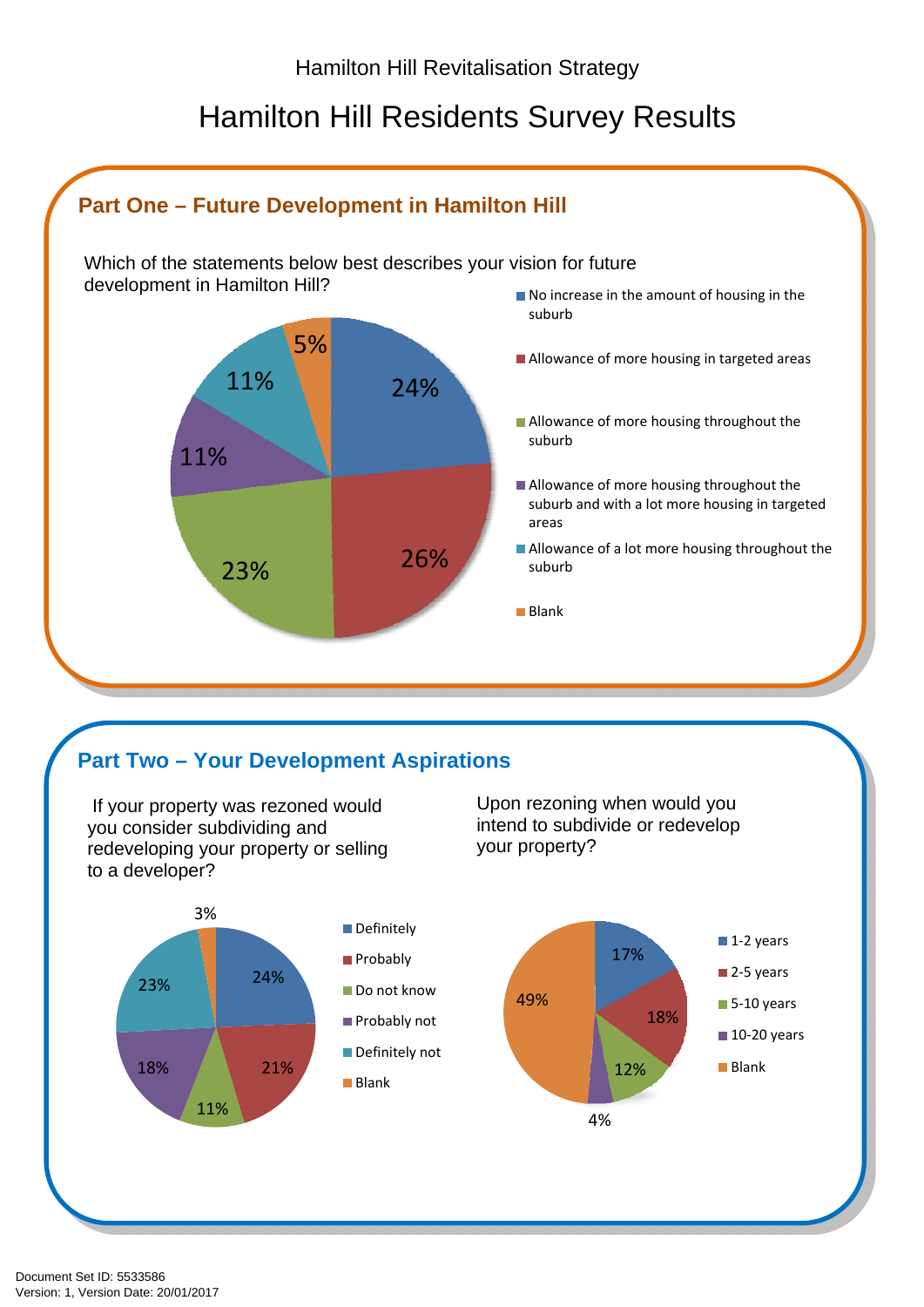## **Part 3 - Community Satisfaction**

### **Street Environment**

In general the streets in Hamilton Hill are attractive



If you could change anything about the street environment in Hamilton Hill, what would it be?



### **Pedestrian Paths Cycle Paths**

In general, Hamilton Hill is well connected with a system of safe, well maintained pedestrian paths



In general, Hamilton Hill is well connected with a system of safe, well maintained cycle paths



### **Traffic Management and Parking**

In general, Hamilton Hill's roads are safe, well maintained and efficient



Do you have any other comments about Hamilton Hill in respect to pedestrian and cycle paths and/or traffic?

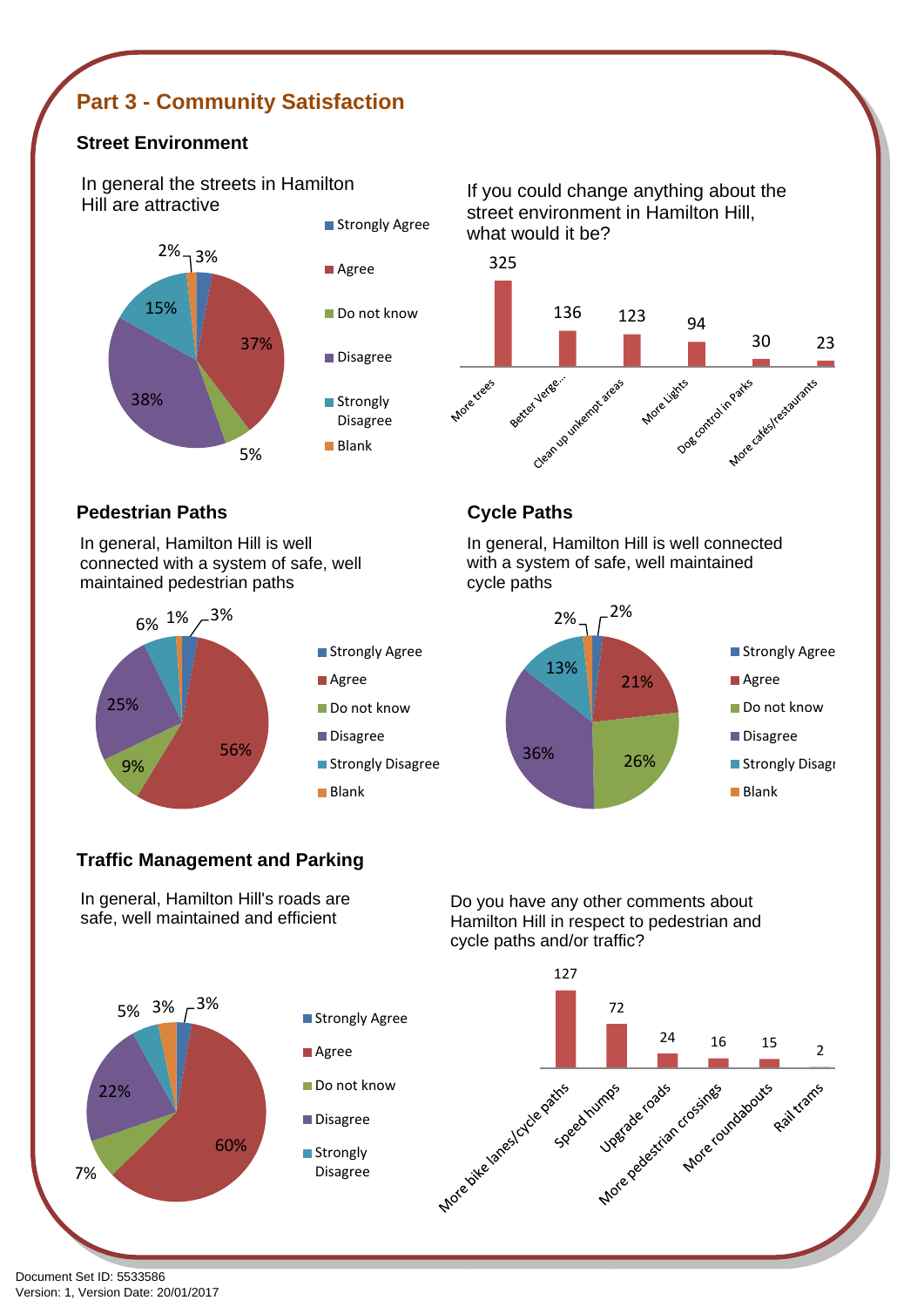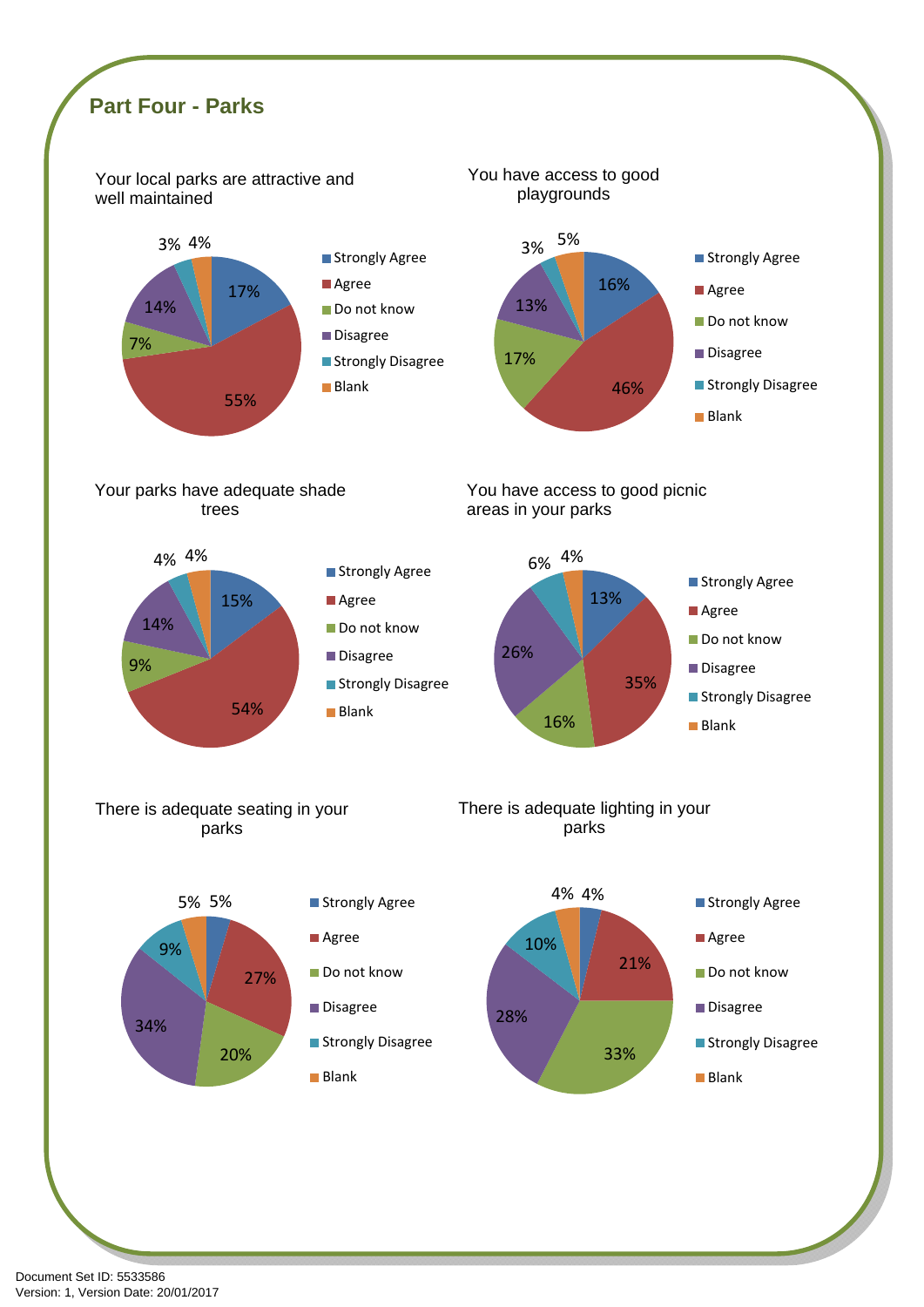## **Part Four – Parks…continued**

You have access to good dog exercise areas







There are good walking paths through your parks which connect well to the street network





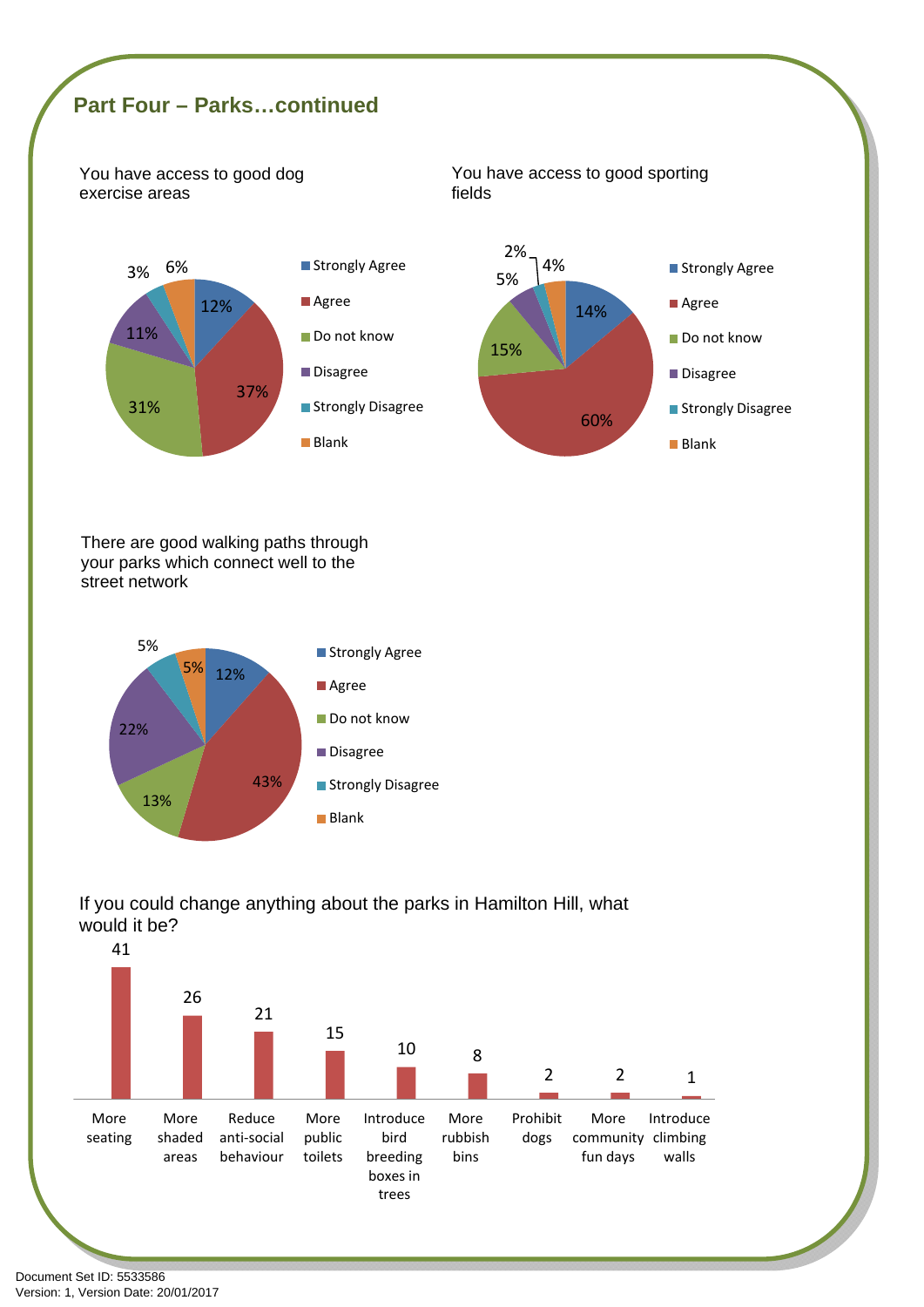

The large residential lots within the suburb are important to me

The large setbacks between houses and the streets are important to me





### The large setbacks between houses are important to me